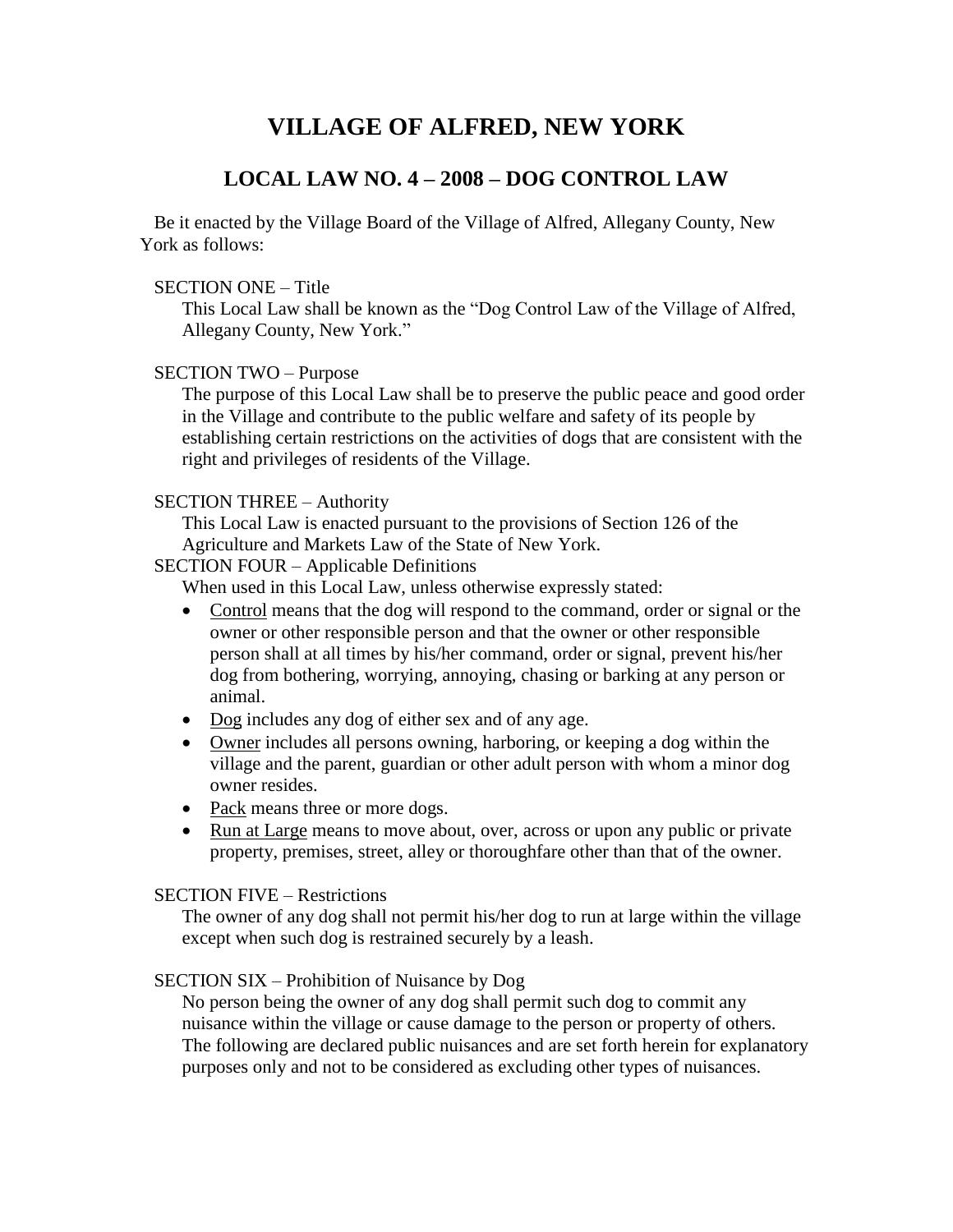- A. Engage in loud howling or habitual barking or to conduct itself in such a manner as to disturb the public peace.
- B. Habitually chase and/or bark at moving vehicles or bicycles or persons on foot.
- C. To jump on any person or to knock any person over.
- D. To run at large in a pack.
- E. To cause damage to property of others.
- F. No owner or harborer of a dog shall permit such dog to urinate, defecate, commit any nuisance or damage to public property or private property of another without the consent of such owner.

### SECTION SEVEN – Seizure of Unlicensed Dogs

The Dog Warden or any Peace Officer of the Village shall seize any dog found at large not wearing a license tag as required by Article 7 of the Agriculture and Markets Law of this State.

### SECTION EIGHT – Seizure of Dogs

- A. The Dog Warden or any Peace Officer shall seize any dog which is found at large in violation of Sections 5 or 6 of this Local Law.
- B. Every dog so seized shall be kept, properly fed and cared for at the expense of the Village of Alfred at such kennel or other place as the Village may designate until disposition thereof as herein provided and in accordance with the applicable provisions of the Agriculture and Markets Law of the State of New York.
- C. If a dog is seized for a violation of Section 5 or 6 and the dog is wearing a license tag, the Dog Warden or Peace Officer shall ascertain the owner of the dog and shall give immediate notice to the owner, or an adult member of his family, with a notice in writing stating that the dog has been seized and will be sold or destroyed unless redeemed as herein provided.
- D. If a dog is seized for a violation of Section 5 or 6 and the dog is wearing a license tag, the owner may redeem the dog any time within twelve (12) days by paying the Village Clerk or such other official of the Village as the Dog Warden may indicate, upon notice to said owner, the sum of Fifty Dollars (\$50) seizure fee plus the cost of care.
- E. If a dog is seized pursuant to Section 7 hereof, only, the owner may redeem the dog within three (3) days by producing to the person seizing the dog or such person as may be designated by the Dog Warden in the notice of seizure, a license for the dog and pay the Village Clerk the sum of Fifty Dollars (\$50) seizure fee plus the cost of care.
- F. If an owner is entitled to redeem a dog pursuant to Section 8D and/or 8E above, and if not so redeemed, the owner shall forfeit all title to the dog and it shall be sold or cause to be destroyed by the Peace Officer or the Dog Warden. In the case of sale, the purchaser must pay the purchase price to the Village Clerk and if the dog is not licensed, obtain a license for such dog. The person who destroys the dog shall immediately dispose of same and make a written report of such destruction and disposition to the Village Clerk or the Village of Alfred, who shall keep a record thereof.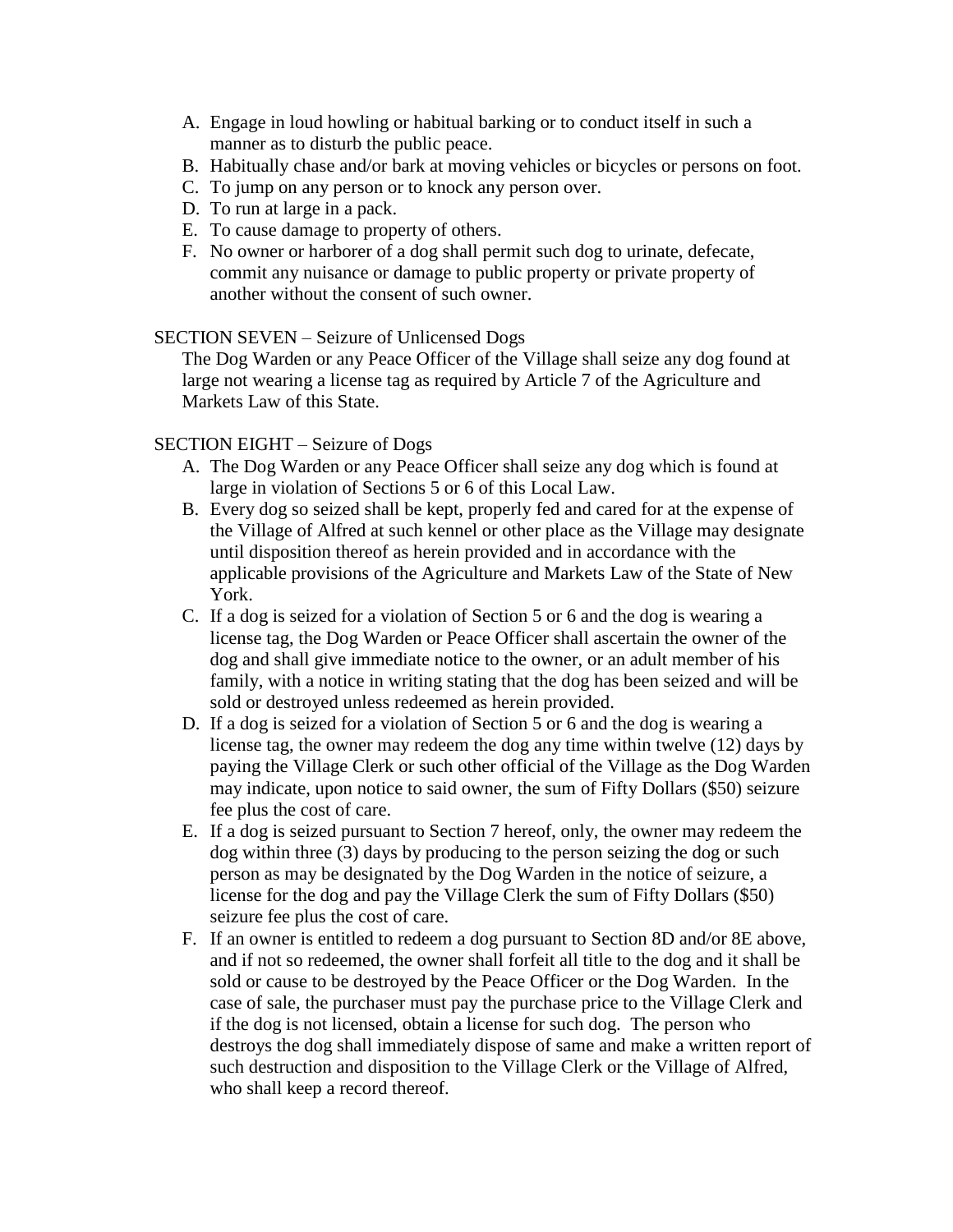G. No action shall be maintained against the Village of Alfred, any duly designated Dog Warden, or any other agent or officer of the Village, to recover the possession or value or any dog, or for any damages or injury or compensation for the destruction of any dog seized or destroyed pursuant to the provisions of this Local Law.

### SECTION NINE – Dangerous Dogs

Any dogs which shall attack any person or domestic animal within the meaning of Article 7 of the Agriculture and Markets Law of the State of New York shall be dealt with in accordance with Article 7 of the Agriculture and Markets Law.<br>SECTION TEN – Jurisdiction

The Justice of the Village of Alfred shall have jurisdiction to hear all complaints under this Local law and all prosecutions for the violation of this Local Law.<br>SECTION ELEVEN – Duties of Dog Warden

The position of Dog Warden is hereby created. Said Dog Warden shall be appointed by the Village Board and shall be removable at the pleasure of the Village Board. It shall be the duty of the Dog Warden to enforce the provisions of this Local Law as well as the Agriculture and Markets Law of the State of New York with respect to dogs in the Village of Alfred, and to seize all dogs found in violation of this Local Law or which are ordered seized by the Justice of the Village of Alfred, and for the purposes of this Local Law such a Dog Warden is deemed to be a Peace Officer.

SECTION TWELVE – Who May File a Complaint and What it Shall Contain Any person who observes or has knowledge of a dog in violation of any Section of this Local Law may file a signed complaint under oath with the Dog Warden or the Village of Alfred specifying the violation, the date thereof, the damage caused, the description of the dog and the name and residence, if known, of the owner or other person harboring said dog.

### SECTION THIRTEEN – Authority of the Dog Warden

Upon receipt by the Dog Warden of any complaint against the conduct of any particular dog for a violation of any provision of this Local Law, or in the event any dog is found by the Dog Warden of the village of Alfred to be in violation of any provision of this Local Law, the Dog Warden may summon the alleged owner or other person harboring said dog, the complaint, the date and time of the alleged violation, and time and place at which the owner of said dog is required to appear in court. If the summons is disregarded, the Dog Warden may file an information with the Justice of the Village of Alfred and such court shall then issue a warrant for the arrest of such person.